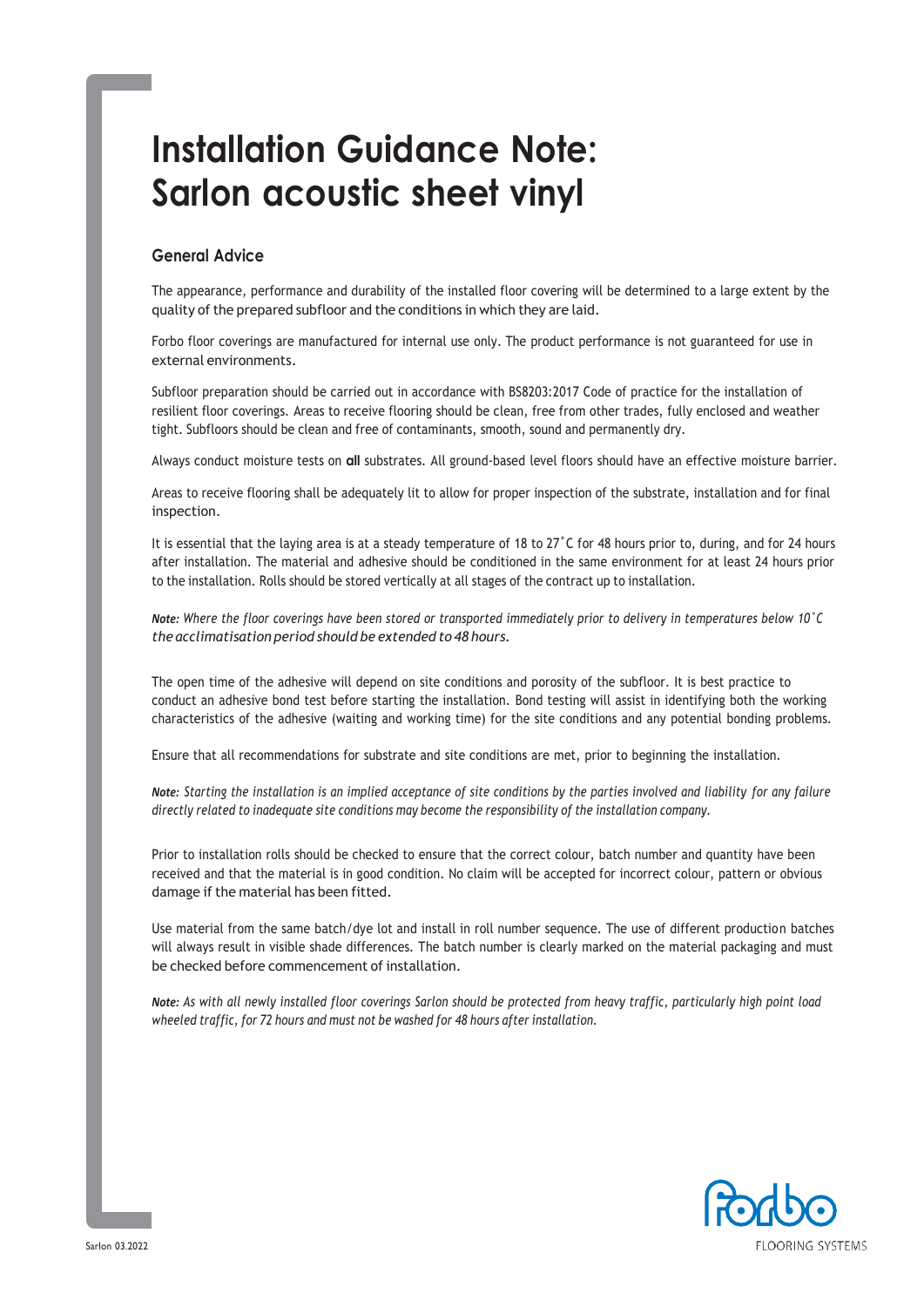# **Underfloor heating**

Sarlon acoustic sheet can be used in conjunction with under-floor heating systems. It is imperative that the underfloor heating systems have been previously commissioned and found to be functioning correctly prior to the floor finish being installed. Ensure that the underfloor heating system is switched off 48 hours prior to the floor covering installation commencing and remains off for at least 48 hours after the installation is complete.

During the period of decommissioning of the underfloor heating system, an alternative heating source should be provided, if required, to ensure that the area of installation is kept at a constant temperature of 18˚C - 27˚C.

Gradually increase the temperature over several days by only a few degrees per day until the desired room temperature is reached.

The temperature should never exceed the industry agreed maximum of 27˚C at the underside of the floor covering (the adhesive line). Failure to follow these guidelines can result in the floor covering de-bonding, joints opening, and on some occasions discolouring, all of which can occur within a long or short period of time.

Further information on the requirements for underfloor heated subfloors can be found in BS8203:2017.

## **Installation**

## **Adhesive Recommendations and application**

For standard installations Eurocol 640 Eurostar Special adhesive a low emission EC1 adhesive is recommended.

Use a 1.5mm x 5mm V notched trowel to apply the adhesive.

*Note: Trowels will wear during use, check the trowel both before and during use to ensure that the proper, specified trowel notch is used and maintained.*

*Note: the adhesive must be spread evenly over the entire floor area with particular attention to edges – this will ensure that the sheet is fully bonded at the perimeters.*

Install one length of sheet at a time, making sure to place the material into wet adhesive and roll afterwards with a 68 kg roller, rolling in all directions to ensure a firm bond. It is important to only spread sufficient adhesive that can be covered within the open time of the adhesive.

Areas that cannot be rolled with the large roller e.g. abutments such as door frames or skirting boards should be rolled with a hand roller or pressed into the adhesive with a rubbing hammer.

Always clean away excess adhesive with a damp cloth, before it is allowed to dry.

If alternative adhesives are to be used consult with the supplier for usage information, guidance and warranty.

#### **Direction of laying**

Please refer to the product brochure for each colour/design requirement.

Details are also on packaging and printed on the underside of each roll as below:

#### **All over/Uni designs:**

Reverse installation of alternate sheet lengths is required.



#### **Directional designs:**

Sheet lengths should be installed in the same direction.



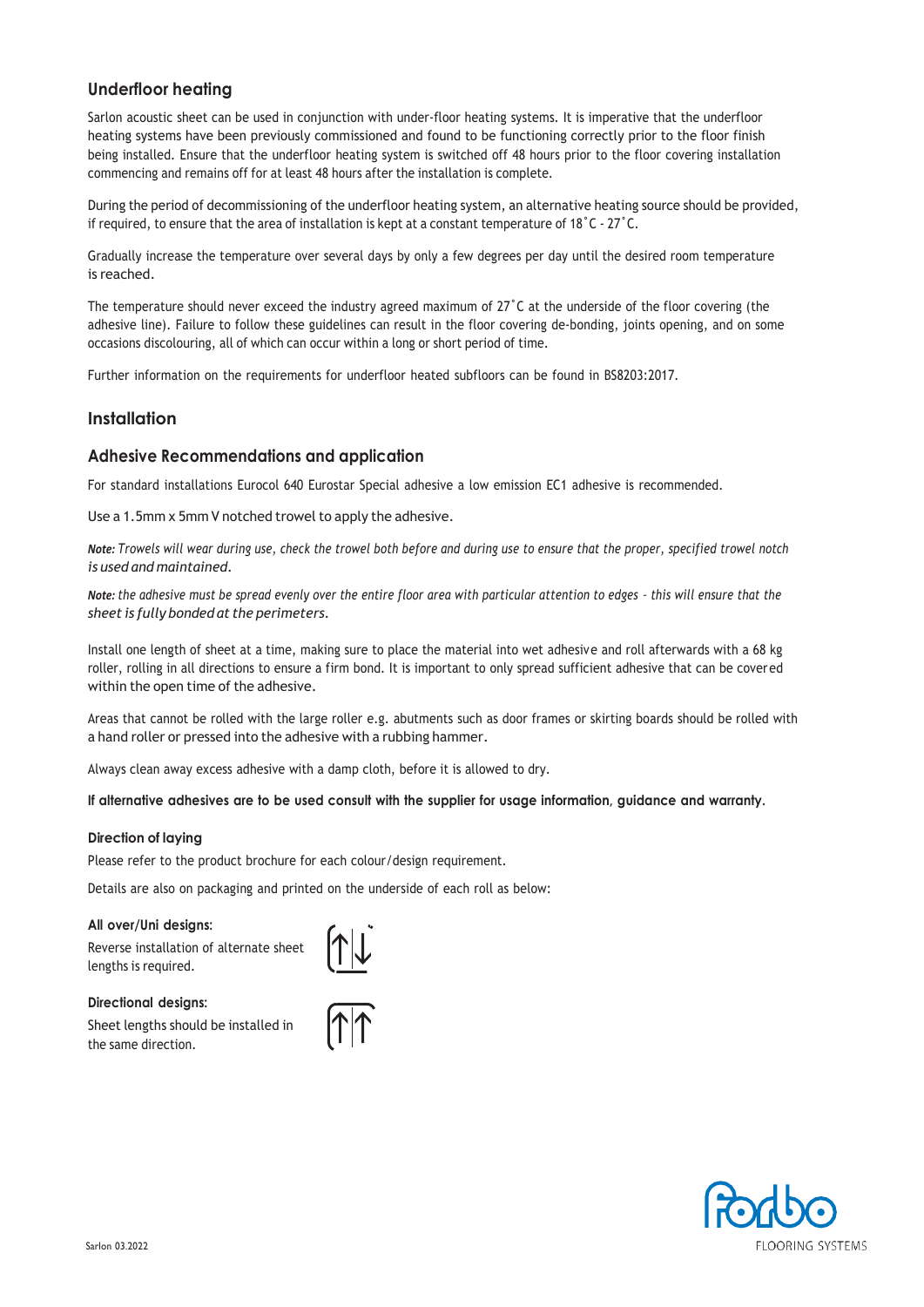#### **Please Note the following:**

**Sarlon Wood designs:** Wood designs incorporate a 2cm selvedge on each side of the roll to allow for trimming and pattern matching. Factory edges should *never* be laid together as the width of the planks on each side of the sheet will be larger than the rest of the design. The welded seam in plank designs should form the joint line of the plank.

Hybrid Wood Concrete and Topography designs ranges have cutting lines printed in the material to allow trimming to ensure pattern matching.

**Topography example:** The cutting lines for seams of Topography are indicated in the design (red arrows show the lines where the flooring needs to be trimmed).



## **General**

Always check the recommended direction of laying before cutting sheet length (see above).

Cut the sheet material to the required lengths allowing and overlap of 1 to 2cm for cutting of seams.

It is recommended that the roll lengths are rolled out and laid out flat in the installation area the day before installation to allow the product to settle.

There is no maximum limit for the floor area that can be laid but structural movement joints should not be covered with any part of the Modul'up system and a proprietary movement joint should be used.

Cross seams should be formed and cut in the same manner as for side seams.

A suitable cover strip should be used at door thresholds.

## **Cutting and fitting**

Forbo recommends that Sarlon sheet flooring be installed one sheet at a time.

Always check the recommend direction of laying before cutting sheet length (see "Direction of laying above).

It is recommended that each sheet be scribed to fit and that the factory edge be properly removed before adhering (see below). Seams should always be under-scribed after the material has been placed into the adhesive and rolled.

Following these recommendations will give the installer the best opportunity to manage the open and working time of the adhesive and ensure that the flooring material is placed into wet adhesive.

Cut the sheet material to the required lengths and then back roll each cut length before scribing to the long wall and length ends in order to release any roll tension from the winding of the sheet.

Note: regardless of the installation method being used the factory edges should always be trimmed to form a true *and regular edge forseaming.*

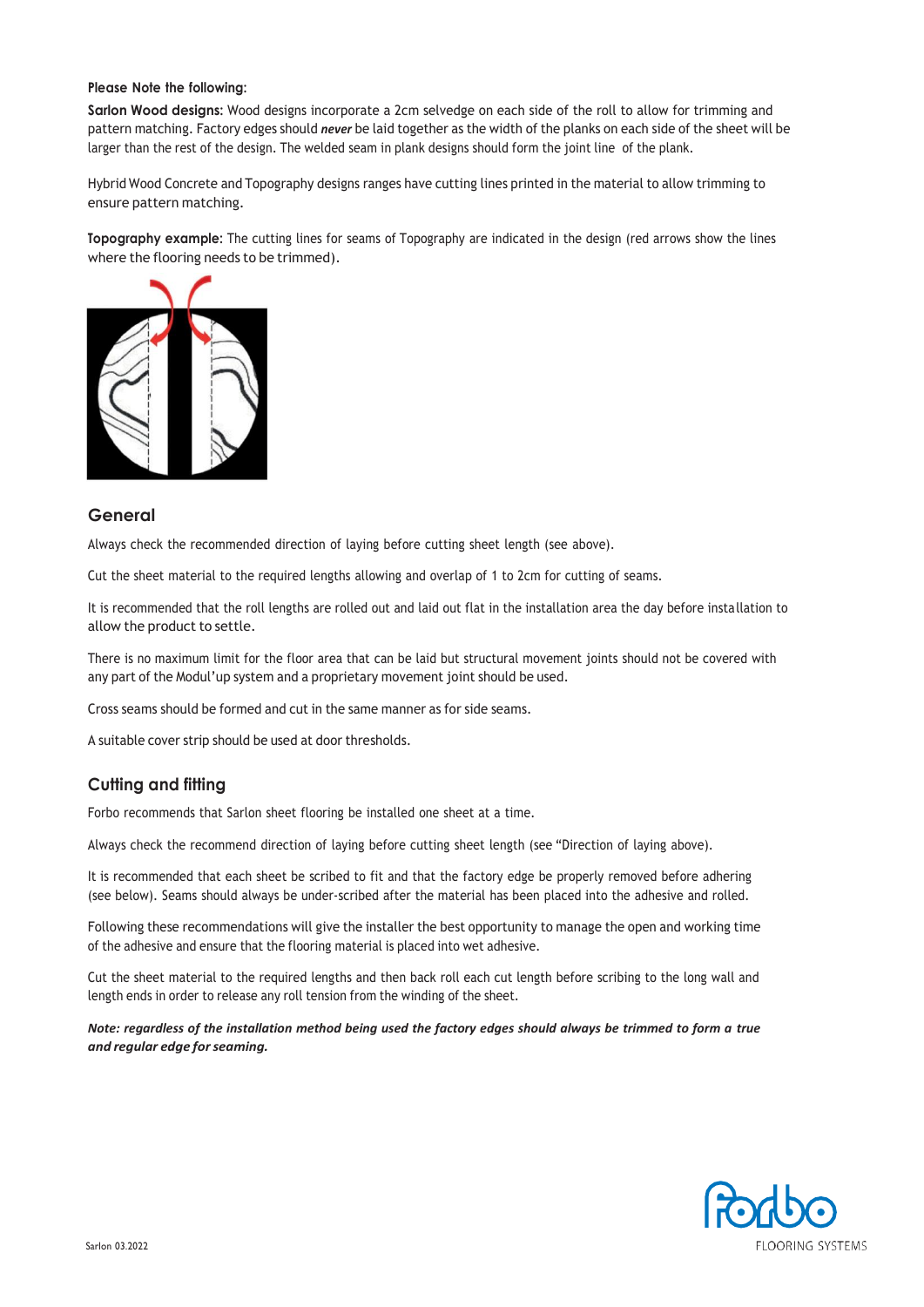# **Fitting the first sheet**

Once scribed to the walls cut a true edge along the factory edge of the sheet using a proprietary seam cutter designed to carry out this operation in one cut. Alternatively, the factory edge can be trimmed using a straight edge and utility knives with straight and hooked blades. Place the straight edge approximately 2cm in from the factory edge and score the sheet using a utility knife and a straight blade.

After scoring the material cut through the sheet using a utility knife and a hooked blade. After trimming the factory edge trace the line of the seam edge onto the subfloor with a pencil, this will serve as a guideline for spreading the adhesive.

Pull the sheet back to approximately half of its length and spread the adhesive ensuring that the adhesive is spread right up to all perimeter edges and the marked pencil line. Feed the sheet back into the adhesive and roll immediately first across the width of the sheet and then along the length to ensure that complete wet adhesive transfer is achieved. Again, pay particular attention to the perimeters. A seam roller or rubbing hammer can be used to ensure the sheet is pressed into the adhesive around harder to reach areas such as door frames and overhangs from furniture of fittings.

Pull the other half of the sheet back and repeat the above process.

## **Fitting the second (and subsequent) sheet/s**

Unroll the next sheet and lay it on the floor overlapping the trimmed edge of the first fitted sheet by approximately 2cm. Trim the factory edge on the opposite side of this sheet as above and mark this edge of the sheet on the subfloor with a pencil. Scribe the ends of the sheet. Pull the sheet back halfway and adhere and roll the sheet as above.

Immediately after rolling the sheet trace the seam with recess scribers along the trimmed edge of the first sheet and cut through with a utility knife and hooked blade. Once the seam is cut, the cut edge should just fall into place alongside the edge of the first sheet. The Forbo Trimmer can be used to cut the seam in one operation. Roll the seam with a seam roller to ensure full contact with the adhesive. Repeat the process for the second half of the sheet length.

Tip: If the guide on your recess scribers is too thick it could remove adhesive from the subfloor when scribing the seam. Sanding the *bottom of the guide on the recess scriber to reduce its thickness will prevent this and will also help to keep the guide clean and free of adhesive contamination.*

## **Seam forming and grooving**

*All seams should be hot welded. Matching coloured weld cables are available for the full Sarlon range.*

#### **Seam forming and grooving**

Seams should be cut with tight butt joints and grooved to a depth of approximately 2/3rds of the material thickness but no more than 2mm with thicker designs.

A 'P' Type groover is recommended for manual grooving of seams, however, automatic or power groovers may be more productive on larger installations.

Seams should be grooved to a depth of approximately 2/3rds of the material thickness. A 'P' Type groover is recommended for manual grooving of seams, however, automatic or power groovers may be more productive on larger installations.



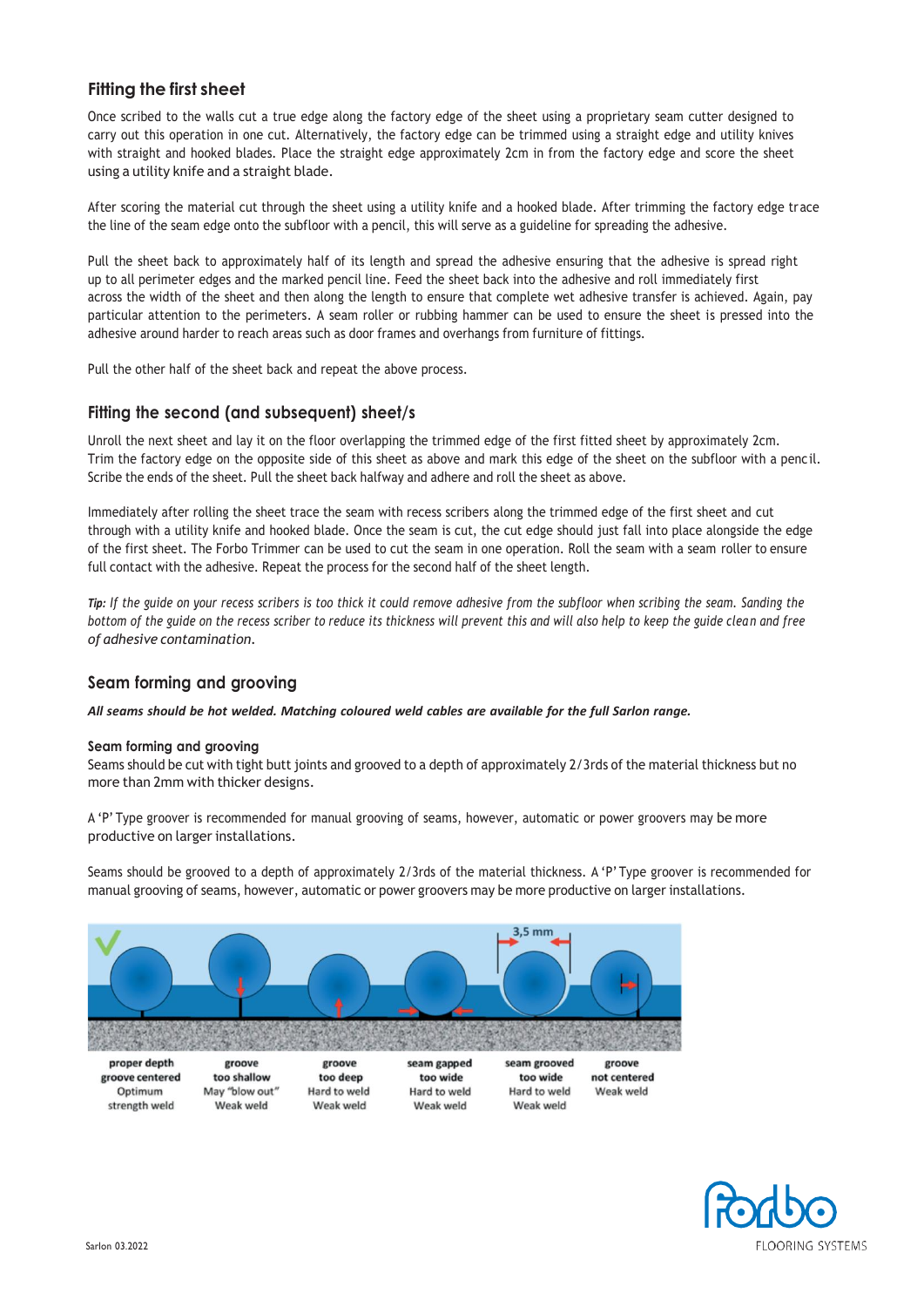# **Welding**

Switch on the hot air gun and allow 5 to 7 minutes for it to reach the selected temperature. **Modul'up should be welded at a temperature of approximately 450˚C. (see weld gun manual for setting details).** Fit the welding nozzle before switching on the hot air gun.

#### If the gun is resting on the floor, ensure that the nozzle is not directed at the floor or anywhere dangerous.

Weld guns will vary, so it is always advisable to practice weld techniques first on a piece of waste material to match the correct air gun temperature with welding speed. Sarlon should be welded with a 5mm Speedweld nozzle.

Make sure the groove is thoroughly cleaned before beginning to heat weld. Make sure that all electrical cables are laid out without tangles and that there are no obstructions along the seam to be welded.

Cut the welding cable to a consistent and generous length or unwind sufficient weld rod from the reel and put the reel in a position where you are working towards it. Have the power cable ahead of you if possible.

Start at a wall. Thread the cable through and weld moving backwards, away from the wall, maintaining a slight downward pressure so that the weld nozzle will force the weld cable into the groove. Do not let the cable melt in the nozzle.

A good weld is obtained by the correct combination of temperature, speed and downward pressure. The weld cable should be allowed to melt enough so that the melted rod reaches the bottom of the groove.

## **Trimming**

A Mozart knife is recommended to trim weld rods as the most effective option to provide a neat finish.

While the cable is still warm trim off most of the top half of the cable down to approximately 0.5mm using a Mozart knife which fits over the cable (alternatively careful use of a sharp spatula and slide). This enables the cable to cool more quick ly and enables a quick first cut to be made without risk of gouging the material.

The welding cable will dish slightly (concave downwards) as it cools. Wait until the material is completely cool before trimming flush with the surface of the sheet with a Mozart knife (or careful use of a sharp spatula angled slightly across the line of cut).

Note: Making the final trim while the welding rod and material is still warm can result in the weld cable dishing of the weld cable. This may result in subsequent seam soiling problems or cause permanent damage to the surface of the flooring.



## **Joining up a weld**

To join a weld in the middle of a seam trim off the loose ends and chamfer down the section to be overlapped with a hand groover. Ensure hot air gets into the groove and heats the cable. As the gun travels over the un-welded section apply pressure and carry the weld on over the section to be joined. Allow to cool and trim as normal.